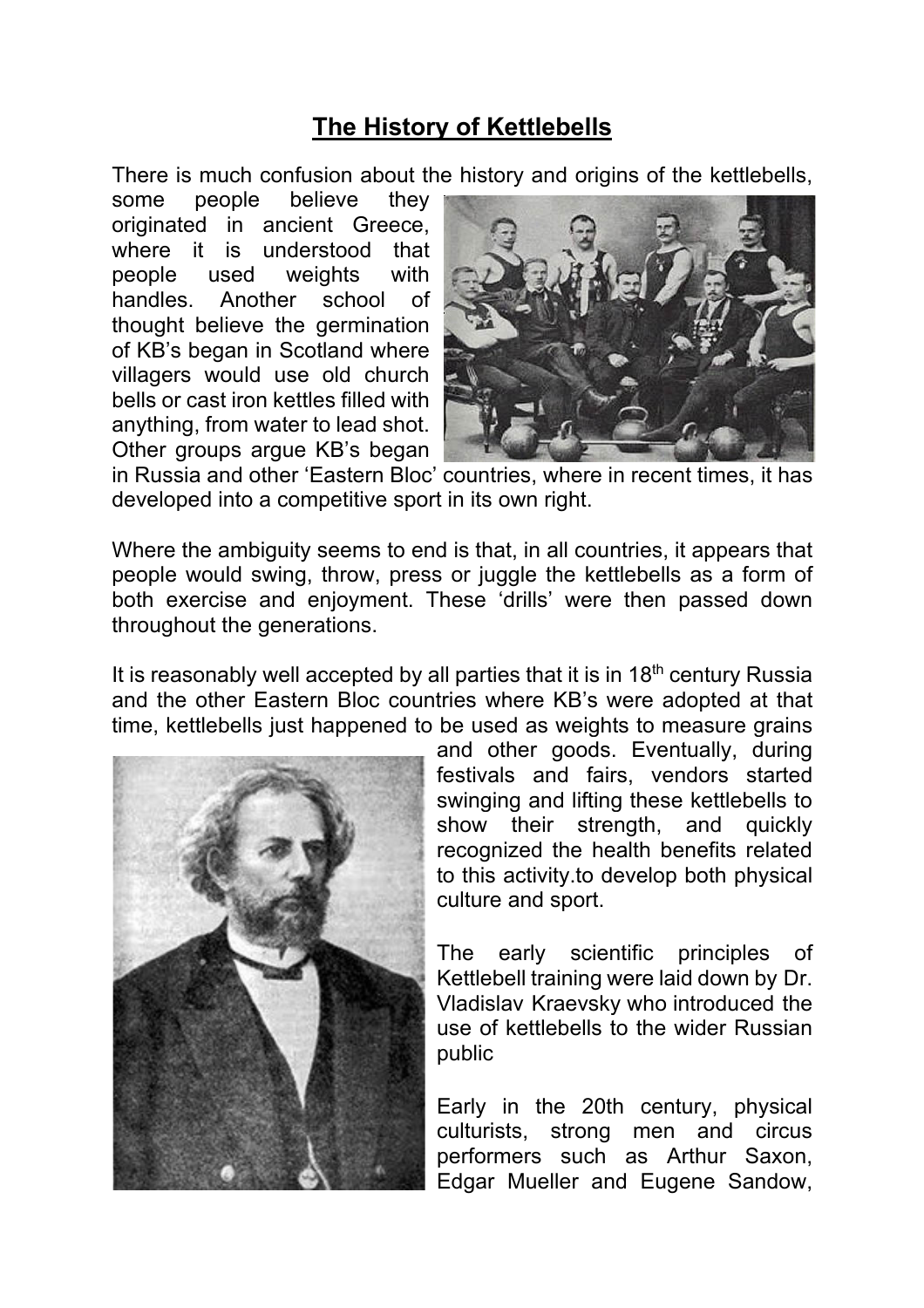travelled extensively around the world and were exposed to Russian kettlebell training. Subsequently these Strongmen included kettlebells in their training and performances, introducing a wider audience outside of Russia to the cannonball shaped weights.

However, history took its toll on the humble kettlebell, stopping it's rise to popularity in the west as the Soviet revolution and 2 World Wars caused Russian sports and traditions, to retreat within the Russian borders.

Nevertheless, kettlebells continued to flourish in the former Soviet Union. Training with kettlebells became common practice for people in rural areas, the military and Olympic athletes. In addition to their training program, Soviet Olympic weightlifters utilized kettlebells unilaterally in order to strengthen their weaker side.

In these countries kettlebells have been used for many years, in partnership with the more traditional Olympic lifts, in developing the following attributes to enhance their training programmes:

- Power
- Muscular Endurance
- Muscular Strength
- Injury Prevention
- Aerobic Endurance
- Functionality
- Flexibility
- Motor Skills

Whilst the amount of weight lifted across Europe varied to a degree. The most commonly used KB's amongst males are 16kg, 24kg and 32kg.

Due to the relatively low cost and general accessibility of kettlebells coupled with its excellent conditioning properties, the Russian general public were encouraged to join training groups as a way of developing their physical culture.